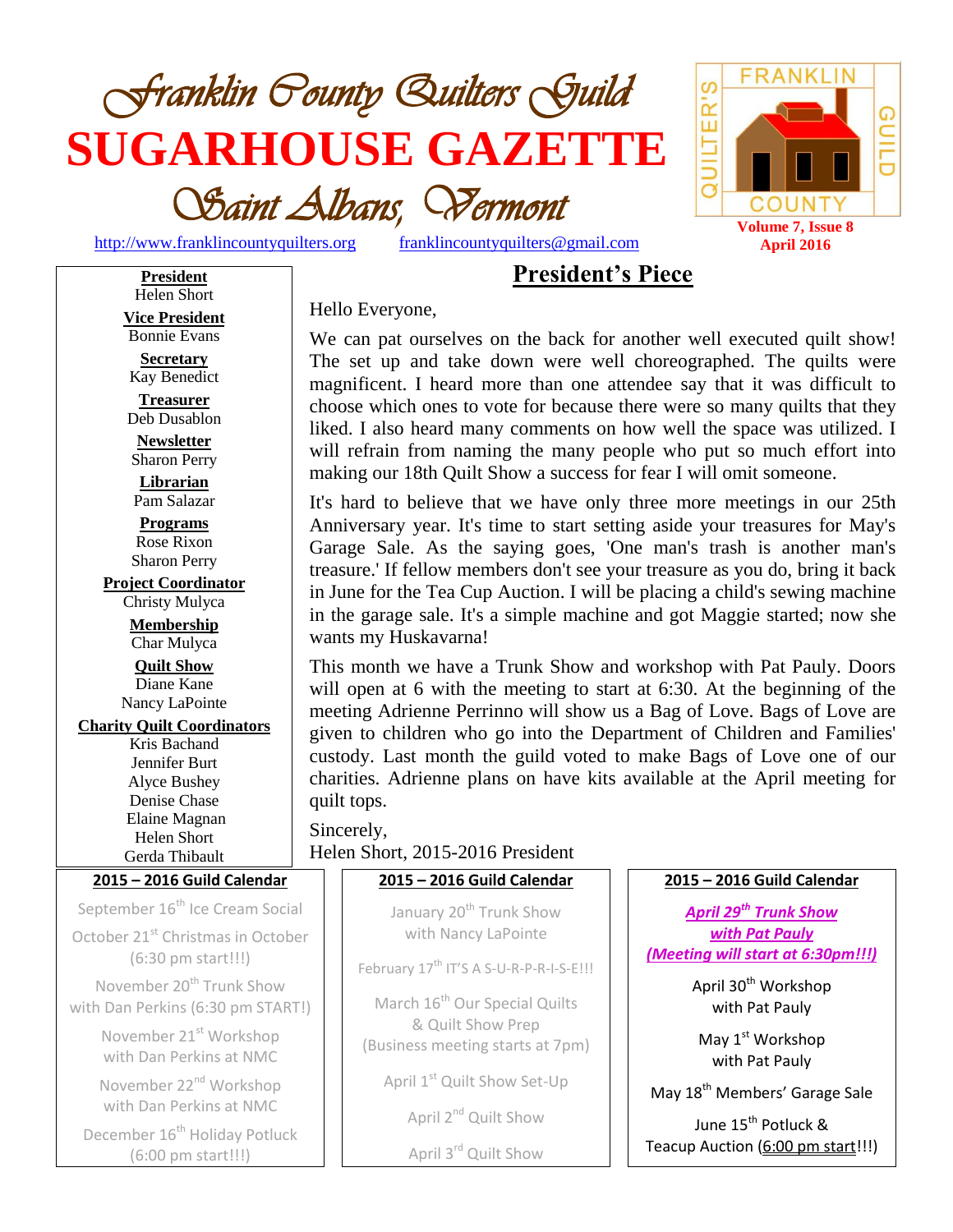### **FRANKLIN COUNTY QUILTERS GUILD** Minutes of March 16, 2016

Present: Total attended 51 (one new member: Barbara Fraser; one guest: Denise Quint, former member and quilt show founder)

Business meeting called to order at 7:00 p.m. by Helen Short, President

**Secretary's Report** for February meeting: Motion to accept by Sharon Perry, seconded by Linda Nadeau. Approved.

**Treasurer's Report** for March: Motion to accept by Sharon Perry, seconded by Bonnie Evans. Approved.

#### **Committee Reports: Quilt Show**

- Logistics for all aspects of the show were
- discussed.
- Bev Cook volunteered to narrate the video of the show for Channel 15 at 8am on April 2.

### **Charity Quilts**

- Helen Short initiated discussion about incentives for members to make charity quilts. Sharon Perry and Rose Rixon continue to receive donations that could be used as incentives.
- Helen initiated discussion about enhancing distribution of the quilts. For example, breast cancer quilts could be "marketed" in doctors' offices.
- It was suggested that we add Adrienne Perrino's "Bags of Love" project to our official list of charity quilt recipients. Motion made by Carolyn Kittell, seconded by Becky Mandeville. Approved. Adrienne needs quilts 48"x60" or smaller.
- Peggy Paradee suggested, and will organize, a Saturday workshop at the hospital for making charity quilts.

### **Projects**

• The next clue for our Mystery Quilt is about to be posted on Facebook; contact Christy Mulyca if you need the clues delivered by email or snail mail instead. Christy expects the quilt top mystery will be completed in early April.

### **Programs**

• Signup continued for the Pat Pauly workshops on April 30 (New Big Leaf) and May 1 (Skinny Line Leaf) from 9:00 to 4:00 at the hospital. Registration will be opened to other guilds in early April.

- We collected \$254.13 in food shelf donations at last month's meeting. Marge Taylor will bring a list of area food shelves next month, and we will decide where our donations will go.
- Upcoming programs are Pat Pauly's trunk show in April, members' garage sale in May, and potluck supper + teacup action in June.

#### **Monthly Drawings**

- Door Prize: Linda Nadeau
- Charity Quilts: Marge Taylor
- Birthday drawing: Diane Comeau

**Program -** Guild members showed quilts that were special to them and told their stories.

#### **Show and Tell**

**Next meeting** - **Friday, April 29, 2016 at 6:30** 

**p.m**. Program: Guest speaker Pat Pauly trunk show

Meeting adjourned at 9:00 p.m. Minutes submitted by Kay Benedict, Secretary



| April Walker | April 19 <sup>th</sup> |  |
|--------------|------------------------|--|
| Linda Nadeau | April 25 <sup>th</sup> |  |

*…and many more!!!*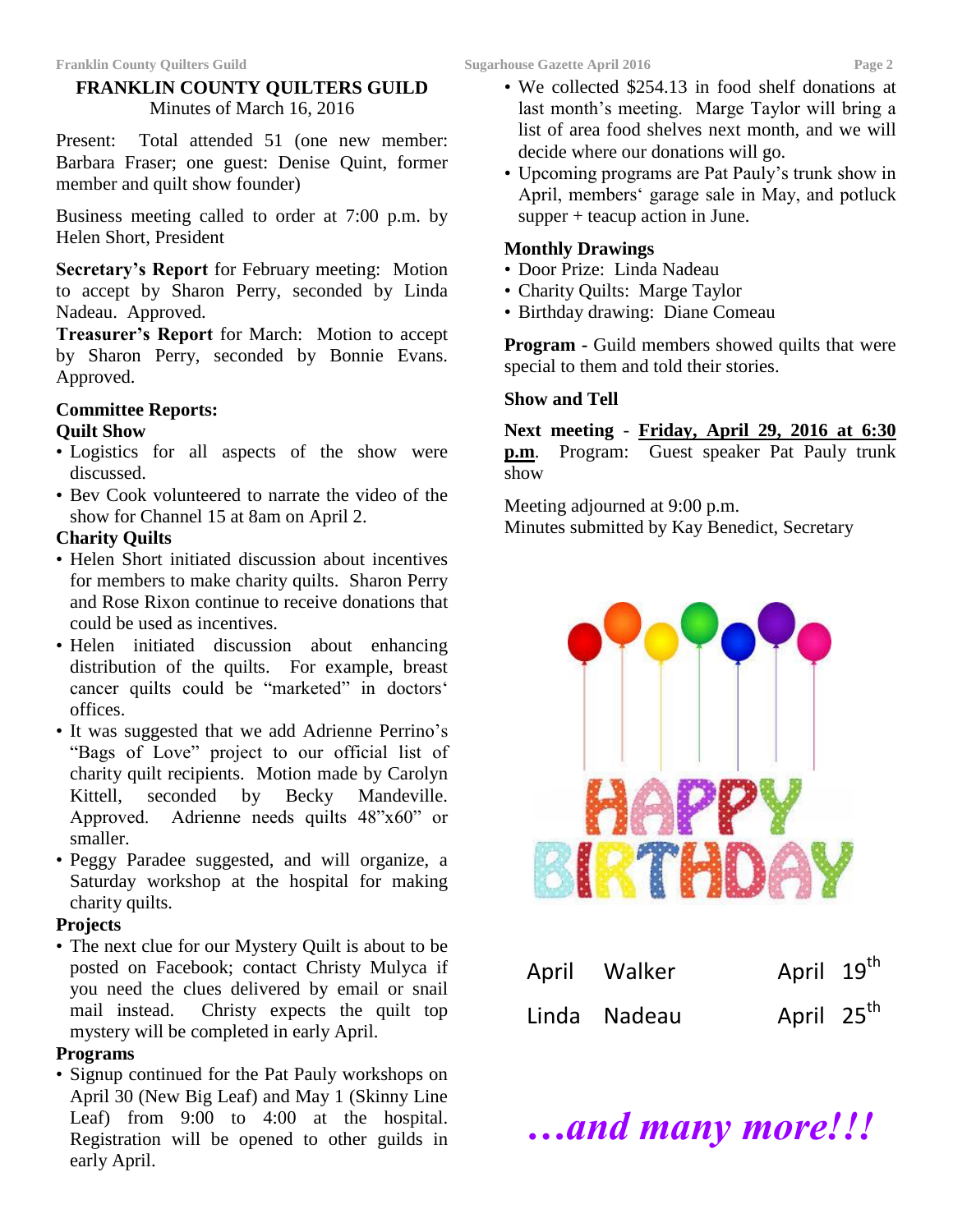## **TREASURER'S REPORT FOR APRIL 2016**

## **FRANKLIN COUNTY QUILTER'S GUILD Treasurer's Report -- April 29, 2016**

| <b>Opening Balance</b>                           |                    | \$2,846.78 |
|--------------------------------------------------|--------------------|------------|
| <b>Funds collected</b>                           |                    |            |
| Membership dues                                  | \$45.00            |            |
| Raffle tickets (Pre-show)                        | \$432.00           |            |
| Pat Pauly workshop (9)                           | \$315.00           |            |
| Raffle tickets (at Quilt Show)                   | \$538.00           |            |
| Bridge pattern sales (5)                         | \$300.00           |            |
| Donations (Quilt Show)                           | \$23.00            |            |
| <b>Teacup Auction</b>                            | \$700.00           |            |
| <b>Total Funds Collected</b>                     | \$2,353.00         |            |
|                                                  | Sub-Total          | \$5,199.78 |
| Funds paid out                                   |                    |            |
| Gerald Perry, Room set-up for Apr                | \$35.00            |            |
| Roberta Gilmour, Charity Quilts fabric           | \$44.88            |            |
| Kay Benedict, QS Printing & supplies for setup   | \$22.07            |            |
| Carolyn Kittell, QS Posters & postage            | \$59.38            |            |
| Robert Vincellette Marine Corp Lead, QS Security | \$300.00           |            |
| Keely Remillard, Maple cookies for QS (6 dozen)  | \$100.00           |            |
| Diane Kane, QS water, pizzas                     | \$120.60           |            |
| Alyce Bushey, QS balloons (2)                    | \$27.80            |            |
| <b>Total Funds Paid Out</b>                      | \$709.73           |            |
| 2016 YTD Collections: \$3,964.23                 | <b>Grand Total</b> | \$4,490.05 |

Respectfully submitted, Deborah L. Dusablon, Treasurer

**VISIT THE FRANKLIN COUNTY BARN QUILT TRAIL ON THE GUILD'S WEBSITE AT <http://www.franklincountyquilters.org/fcbqt/index.html>**



*Deadline for articles for next newsletter:* **Wednesday, May 4 th , 2016** Please email articles to Sharon Perry, [vtquilter@gmail.com,](mailto:vtquilter@gmail.com) or mail to PO Box 517, Montgomery Center VT 05471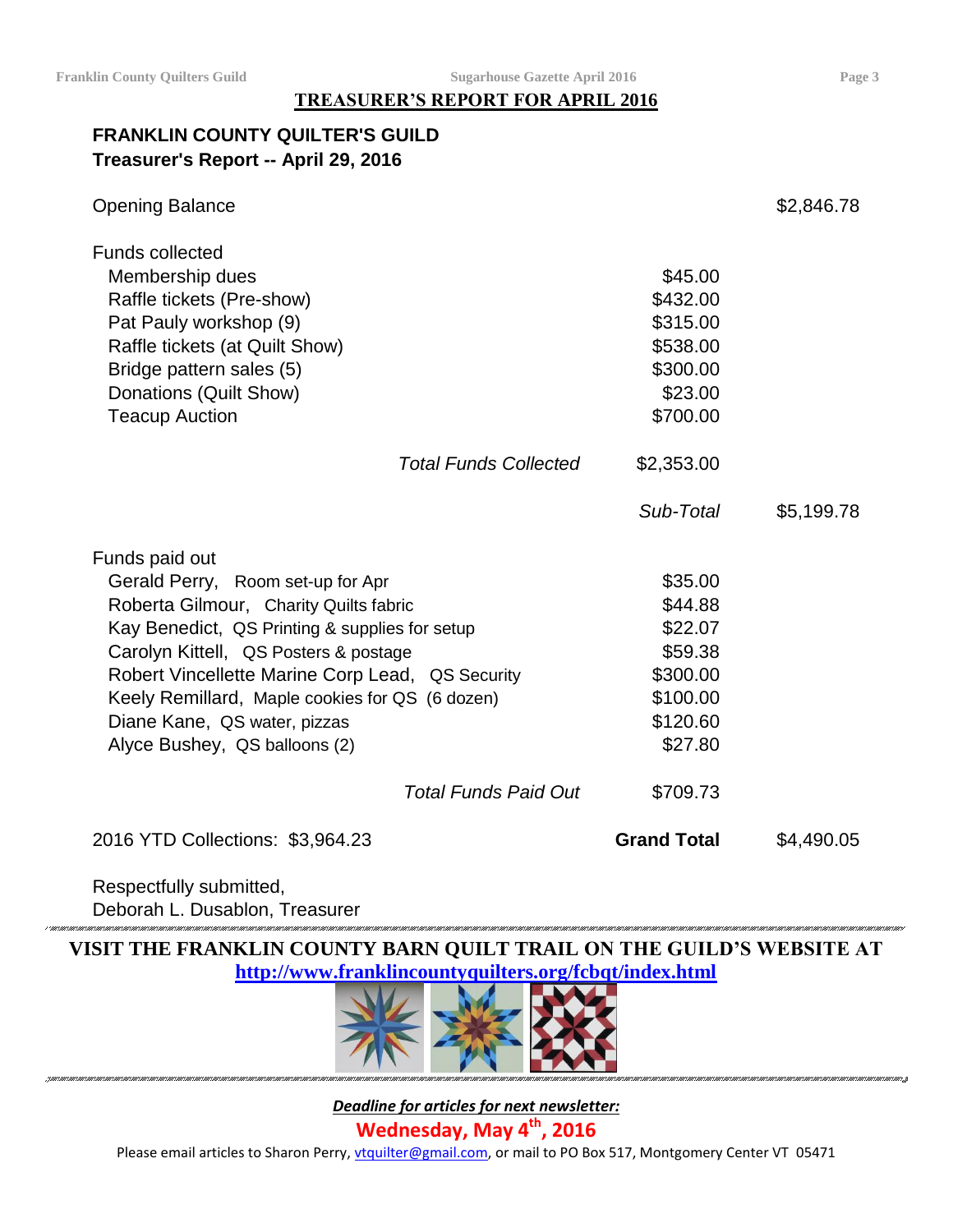#### **Franklin County Quilt Show Winners Announced** By Nadine Froebel

The Franklin County Quilters Guild hosted its 18<sup>th</sup> Annual Quilt Show at St. Mary's Parish House on April 2<sup>nd</sup> and  $3<sup>rd</sup>$ . The well-attended event brought nearly 500 visitors to view the 100 quilts that were on display. Our

2017 Quilt Show will once again be held in the New and Improved City Hall on Main Street.

This year's challenge issued to members of the guild was to create a small wall hanging to "Celebrate the Guild's 25th Anniversary." As always guild members came through with 19 beautiful and creative pieces.

For the 4th year, the guild invited certified quilt appraiser, Sandra Palmer of Woodstock, to provide quilt appraisals for both antique and contemporary quilts. Along with her apprentice, guild member Pam Salazar, she offered expert input on the treasured quilts brought in during the weekend by guild and community members.

Below are listed the Award winners and the 1st place winners:

| Mayor's Award         | <b>Jean Anne Branch for MY WINTER VINES</b>         |
|-----------------------|-----------------------------------------------------|
| Founder's Award       | Chris Jessiman for THE DOGS                         |
| President's Award     | Roberta Gilmour for BARN WEDDING                    |
| Appraiser's Award     | Priscilla Tiralla for TUMBLING TUMBLERS             |
| Vendors' Awards       | Carol Mahoney for DADDY'S STAR                      |
|                       | Char Mulyca for MY ITALIAN QUILT                    |
|                       | Elaine Magnan for WINNER'S BOUQUET                  |
|                       | Diane Forey for THE GENERALS' WIVES                 |
| <b>BED QUILT</b>      | Shirley Babcock for BYGONE ERA                      |
| <b>LAP/CRIB QUILT</b> | Lisa Paradee for H20 ROW by ROW 2015                |
| <b>WALL HANGING</b>   | Diane Forey for FALL MEMORIES                       |
|                       | MINIATURE QUILT Maggie Stockwell for NIGHT OWL      |
|                       | CHALLENGE QUILT Kris Bachand for WAITING FOR SPRING |
|                       |                                                     |

The Raffle Winners were: QUILT - Bernard Holbrook of Swanton, VT; FAT QUARTER BASKET - Patricia Bandy of Colchester, VT; HANNAFORD GIFT CARD - Patricia Hedman of South Hero, VT. The Door Prize Winners were: GIFT BAG - Diane Sabourin of New York; SYRUP - Paula Bennett of Isle La Motte, VT.

Congratulations to all the winners at the quilt show! See you next year!!

## **APRIL MEETING FEATURES ART QUILTER PAT PAULY**



Pat Pauly, an art quilter from Rochester, New York, will be the guild's guest speaker on Friday, April 29<sup>th</sup>, and will discuss *The Heritage of Traditional Quilts and their Influence in Contemporary Design.* She will teach 2 workshops, *The New Big Leaf* on Saturday and *The Skinny Line Leaf* on Sunday.

As reflected on Pat's website, she is "known for her improvisational technique. Pat Pauly uses bold color and unusual juxtapositions of printed and painted fabric."

As described in her artist's statement, "Creating works that evoke natural forms, while remaining abstract, Pauly uses any method of construction that will meet her goal. Pauly exhibits internationally and is in private and corporate collections. Pauly…is a frequent lecturer on the relationship of traditional quilts to contemporary works, and curates exhibitions of art quilts. Pauly's workshops focus on design, color theory, construction, as well as when to apply the rules, and when to toss them out."